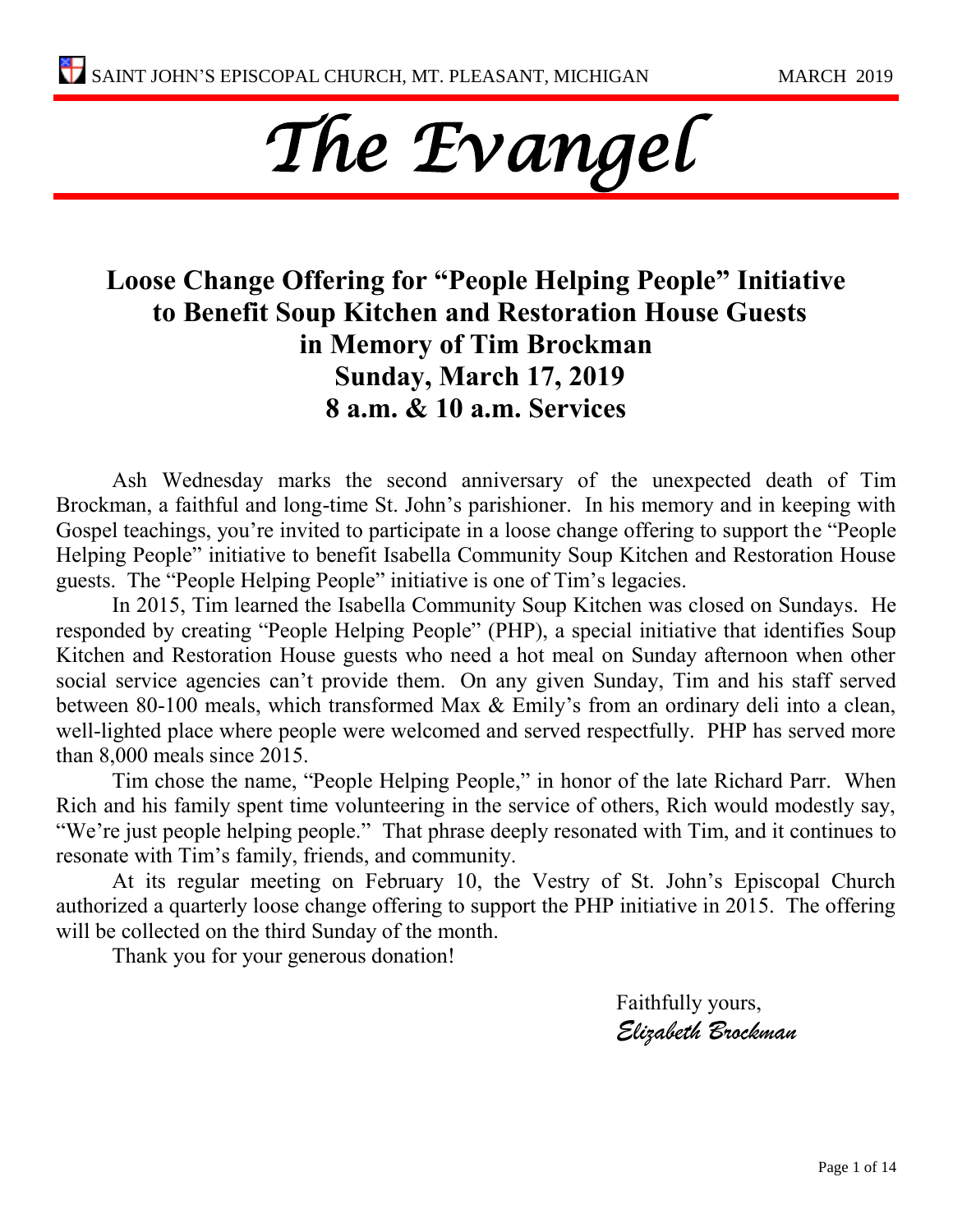## SAINT JOHN'S EPISCOPAL CHURCH, MT. PLEASANT, MICHIGAN MARCH 2019



**Remember Our Homebound Members** Stop by to visit or drop a card to our parish members who are homebound.

**Alma Dickerson** 461 E. Wing Rd., Mt. Pleasant 772-2516.

**Al Neal** Maplewood, 1945 Churchill Blvd. Mt. P - 773-6172

### **St. John's Prayer Group**

The 16 members of the Prayer Group offer petitions daily for the church and for specific requests. All parishioners are welcome to become members of the Prayer Group or to submit requests by calling Sandy Wood, 773-9326, Martha Rarick, 773-7510, or the church office at 773-7448.



#### **Home Communion**

Just a reminder: you should let the parish office know if you are ill and wish to receive communion or a visit from either the clergy or a Lay Eucharistic Minister



| 6  |
|----|
| 9  |
| 20 |
| 20 |
| 23 |
| 27 |
| 29 |
| 29 |
| 30 |
| 31 |
|    |

Daylight Savings Time! Set your clocks FORWARD one hour before bed on Saturday, March 9th to be on time for Sunday morning's worship services!

### **The NEW 2019 Altar Flower Calendar**

is posted near the back door of the Church. Please consider a Sunday that is a good date for you to honor or

remember a loved one and sign up to provide altar flowers. Flowers are a wonderful addition to worshiip!

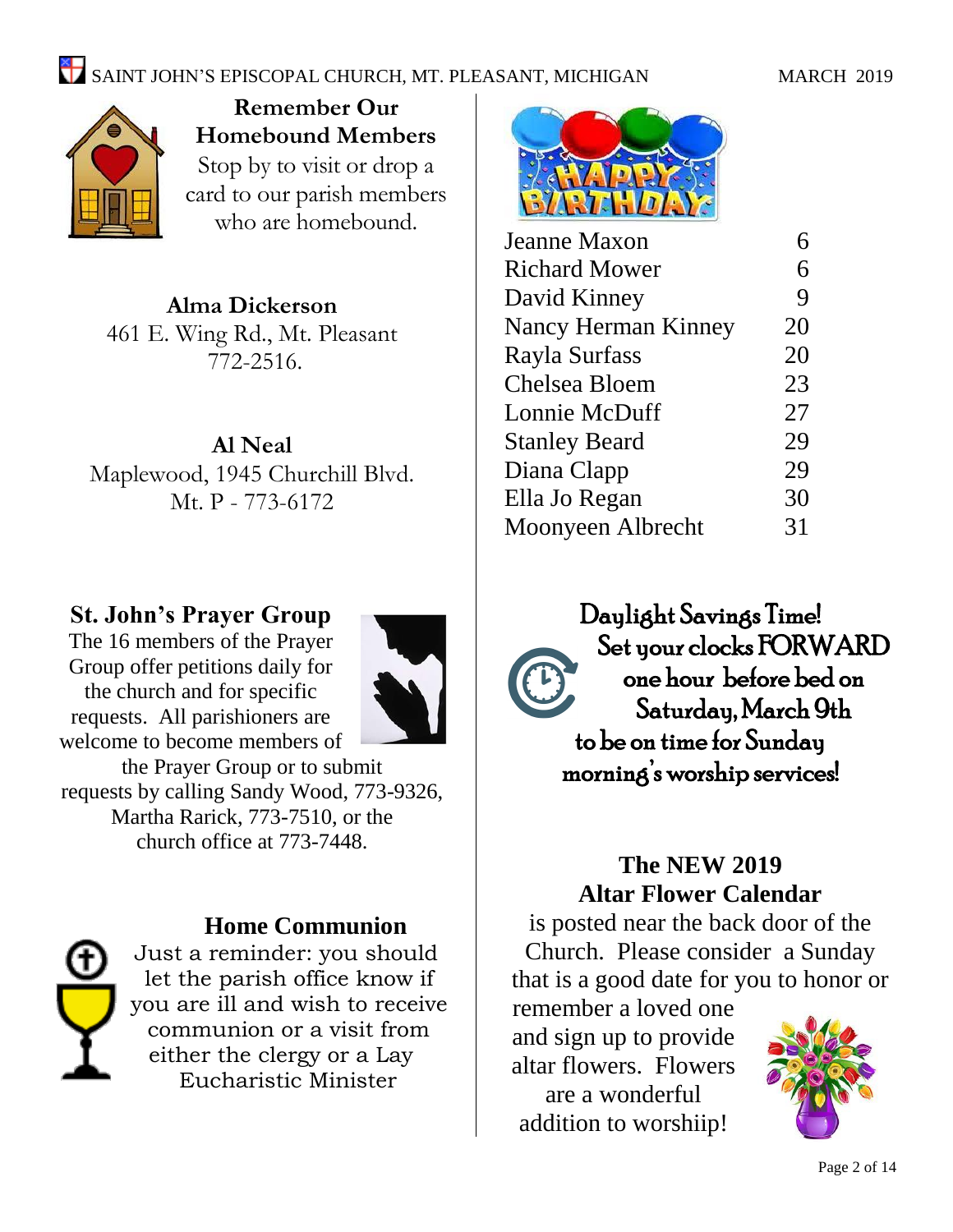## Outside the Tent

This winter is the harshest I can remember, even counting the winters of my youth in Michigan's Upper Peninsula. The long weeks of seclusion—snow too deep or ice too thick to venture outside—have sent my spirits into a tailspin. And I'm not alone. Everywhere I go friends and strangers comment on the weather that holds us in thrall. I'm especially aware of the danger of this weather when Henry and I volunteer every Monday at the intake for the homeless shelter. The men, women, and children we meet are experts on the dangerous conditions that send them for a hot meal and warm bed at the church-of-the-week. Some of them have infants and toddlers in tow; some of the women are pregnant, or have recently delivered. Many of the guests are under the weather, both literally and figuratively.

I ask myself why our creator allows these harsh conditions, why this earth is both idyllic and terrifying. I have no answers, nor does science, which can explain why certain weather systems occur, but has no control over when they begin, or when they end. And so we do what we can. We welcome those who seek our help. We listen to their stories. We offer a hot drink or snack. We walk around the open space, soothing a baby's exhausted whimpering.

The first year of my retirement the winter was almost as bitter as the one we're experiencing. Every day, in January and February, I wrote haiku to celebrate the birds who came to shelter in our bushes and at our feeders. By the end of February we moved quickly into a temperate March. The birds did not visit as often, and I began to hope that nature would fulfill its promise of new growth. I offer two of them to you this cold morning in February. May they bring you solace and hope.

#### **Cabin Fever:**

The birds nourish me through storm, cold, icy walkways: do they long for spring?

#### **Hope:**

Birdsong this morning, snow and ice still hold us fast: dark earth stirs below.

Peace, Nancy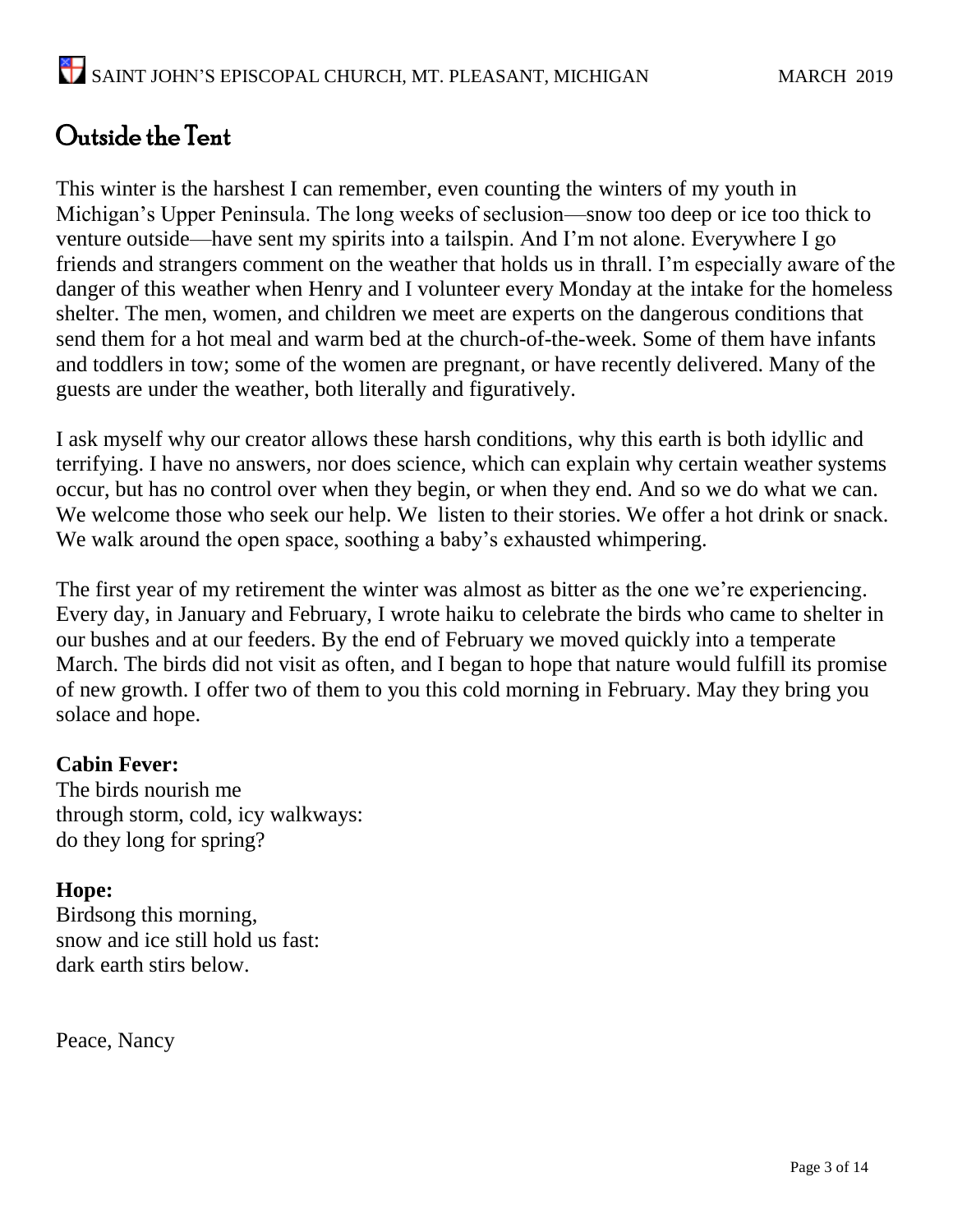

*CENTER FOR CHRISTIAN SPIRITUALITY* **St. John's Episcopal Church 206 W. Maple Street Mt. Pleasant, MI 48858 [centerforchristianspirituality@yahoo.com](mailto:centerforchristianspirituality@yahoo.com) 989-807-0216**

#### *We are a Resurrection people.*

Dear Friends and Neighbors,

Along with the national Episcopal Church, the Diocese of Western Michigan is asking its members to examine more closely issues related to intergroup-relations, especially racism. Many of us rarely have the opportunity to engage in conversations about this form of discrimination and how it affects our lives and the lives of our neighbors. Lent seems like a good time to step back and give some thought to these issues, as we look forward to the Resurrection and perhaps to new beginnings in our own lives.

With that in mind, the Center for Christian Spirituality at St. John's Episcopal in Mount Pleasant is sponsoring a Lenten film series called "Getting to know our neighbor". The aim is to feature films about several minority groups, starting with "Joy Luck Club". This 1993 film is based on the novel of the same name by Amy Tan about four Chinese American women and their immigrant Chinese mothers as they try to understand both their heritage and their current lives.

Come join us at 4 pm on Sunday, March 10, to watch the movie and then discuss it over a light supper of bread and a bowl of soup. The other movies in the series will follow on the Sundays of Lent through Palm Sunday on April 14. Included in the series are "Selma", "Smoke Signals", "Crash", "Nor Any Drop to Drink", and "My Family/Mi Familia". More information about each movie will be provided as we get closer to its screening date.

Because we are serving soup, we ask that you RSVP by leaving a message at 989-772-5616 by 5pm on the Thursday before the film series gathering. Please include any food restrictions.

#### **CENTER MISSION STATEMENT**

**We are all seekers. The Center's mission is to provide pathways and support for all who seek to deepen their spiritual practice and understanding. Together with our many neighbors, we explore a variety of activities and experiences that stretch our understanding of the spiritual, intellectual, and communal world of religious and social gospel.**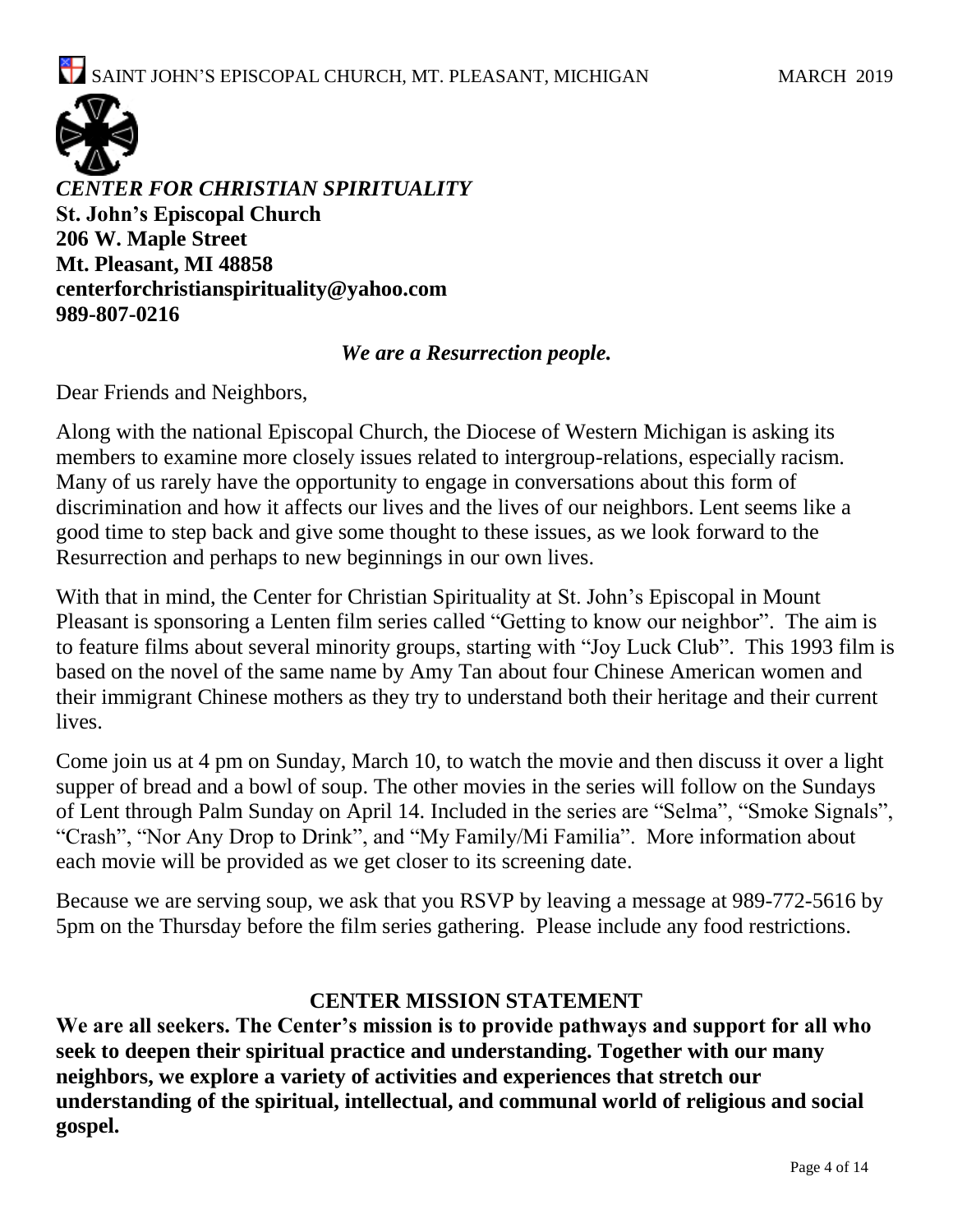# March 2019 Sunday Lay Ministry

| <b>DATE</b>                                                                             | <b>LESSONS</b>                      | <b>PRAYERS</b>        | <b>GREETERS</b>        | <b>COFFEE</b><br><b>HOUR</b><br><b>HOSTS</b> | <b>ACOLYTES</b>        | <b>ALTAR</b><br><b>GUILD</b> |  |
|-----------------------------------------------------------------------------------------|-------------------------------------|-----------------------|------------------------|----------------------------------------------|------------------------|------------------------------|--|
| <b>Mach</b>                                                                             | 8:00 a.m.                           | 8:00 a.m.             |                        |                                              |                        |                              |  |
| 3                                                                                       | <b>Barbara</b>                      | Martha Rarick         | <b>Sharon Bolton</b>   | Laura                                        | Jonathan               | Pamela                       |  |
|                                                                                         | Sheperdigian                        |                       | and Laura              | Cochrane and                                 | Korpi                  | Dingman and                  |  |
| Last                                                                                    | 10:00 a.m.                          | 10:00 a.m.            | Cochrane               | <b>Bernice Cole</b>                          |                        | Harriett White               |  |
| <b>Epiphany</b>                                                                         | Henry Fulton                        | Mary Kiesgen          |                        |                                              |                        |                              |  |
| Lectionary:                                                                             | Exodus 34:29-35                     | Psalm 99              | 2 Corinthians 3:12-4:2 |                                              | Luke 9:28-36, [37-43a] |                              |  |
| <b>March</b>                                                                            | 8:00 a.m.                           | 8:00 a.m.             |                        |                                              |                        | Pamela                       |  |
| 10                                                                                      | <b>Steven</b>                       | Carol Lauffer         | Tom and                | Clancy and                                   | Emma                   | Dingman and                  |  |
|                                                                                         | <b>Berkshire</b>                    |                       | Mary Ellen             | Pat DeLong                                   | Dingman                | Harriett White               |  |
| 1 Lent                                                                                  | 10:00 a.m.                          | 10:00 a.m.            | Cochrane               |                                              |                        |                              |  |
|                                                                                         | Nancy                               | <b>Henry Fulton</b>   |                        |                                              |                        |                              |  |
|                                                                                         | Hartshorne                          |                       |                        |                                              |                        |                              |  |
| Lectionary: Deuteronomy 26:1-11<br>Romans 10:8b-13<br>Luke 4:1-13<br>Psalm 91:1-2, 9-16 |                                     |                       |                        |                                              |                        |                              |  |
| <b>March</b>                                                                            | 8:00 a.m.                           | 8:00 a.m.             |                        |                                              |                        | Lynne                        |  |
| 17                                                                                      | Candy                               | Martha Rarick         | David and              | David and                                    | Matthew                | L'Hommedieu                  |  |
|                                                                                         | henderson                           | 10:00 a.m.            | Jennifer               | Jennifer                                     | Kinney                 | and Martha                   |  |
| 2 Lent                                                                                  | 10:00 a.m.                          | Nancy                 | Dingman                | Dingman                                      |                        | Rarick                       |  |
|                                                                                         | Joan Kadler                         | Hartshorne            |                        |                                              |                        |                              |  |
|                                                                                         | Lectionary: Genesis $15:1-12,17-18$ |                       | Philippians 3:17-4:1   | Luke 13:31-35                                | Psalm 27               |                              |  |
| <b>March</b>                                                                            | 8:00 a.m.                           | 8:00 a.m.             |                        | Ford and                                     |                        | Lynne                        |  |
| 24                                                                                      | Martha Rarick                       | Carol Lauffer         | Marcia David           | Pamela                                       | <b>Adam Baker</b>      | L'Hommedieu                  |  |
|                                                                                         | 10:00 a.m.                          | 10:00 a.m.            | and Ulana              |                                              |                        | and Martha                   |  |
| 3 Lent                                                                                  | Mary Kiesgen                        | Joan Kadler           | Klymyshyn              | Dingman                                      |                        | Rarick                       |  |
|                                                                                         | Lectionary: Exodus 3:1-15           | 1 Corinthians 10:1-13 |                        | Luke 13:1-                                   | Psalm 63:1-8           |                              |  |
| <b>March</b>                                                                            | 8:00 a.m.                           | 8:00 a.m.             |                        |                                              |                        | Lynne                        |  |
| 31                                                                                      | Carol Lauffer                       | Martha Rarick         | Ford and               | Joan Kadler                                  | Jonathan               | L'Hommedieu                  |  |
|                                                                                         | 10:00 a.m.                          |                       | Pamela                 | and                                          | Korpi                  | and Martha                   |  |
| 4 Lent                                                                                  | Karen                               | 10:00 a.m.            | Dingman                | Mary Kiesgen                                 |                        | Rarick                       |  |
|                                                                                         | Varanauskas                         | Mary Kiesgen          |                        |                                              |                        |                              |  |
|                                                                                         | Lentionary: Joshua 5:9-12           | 2 Corinthians 5:16-21 |                        | Luke 15:1-3, 11b-32                          | Psalm 32               |                              |  |
| <b>April</b>                                                                            | 8:00 a.m.                           | 8:00 a.m.             |                        |                                              |                        |                              |  |
| 7                                                                                       | Steven                              | Carol Lauffer         | Joan Kadler            | David, Nancy                                 | Rex Dingman            | Pamela                       |  |
|                                                                                         | Berkshire                           |                       | and                    | and Matthew                                  |                        | Dingman                      |  |
| 5 Lent                                                                                  | 10:00 a.m.                          | 10:00 a.m.            | Mary Kiesgen           | Kinney                                       |                        | and Peg Hicks                |  |
|                                                                                         | Jessica                             | Sandy Wood            |                        |                                              |                        |                              |  |
|                                                                                         | Vinciguerra                         |                       |                        |                                              |                        |                              |  |
|                                                                                         | Lectionary: Isaiah 43:16-21         | Philippians 3:4b-14   |                        | John 12:1-8<br>Psalm 126                     |                        |                              |  |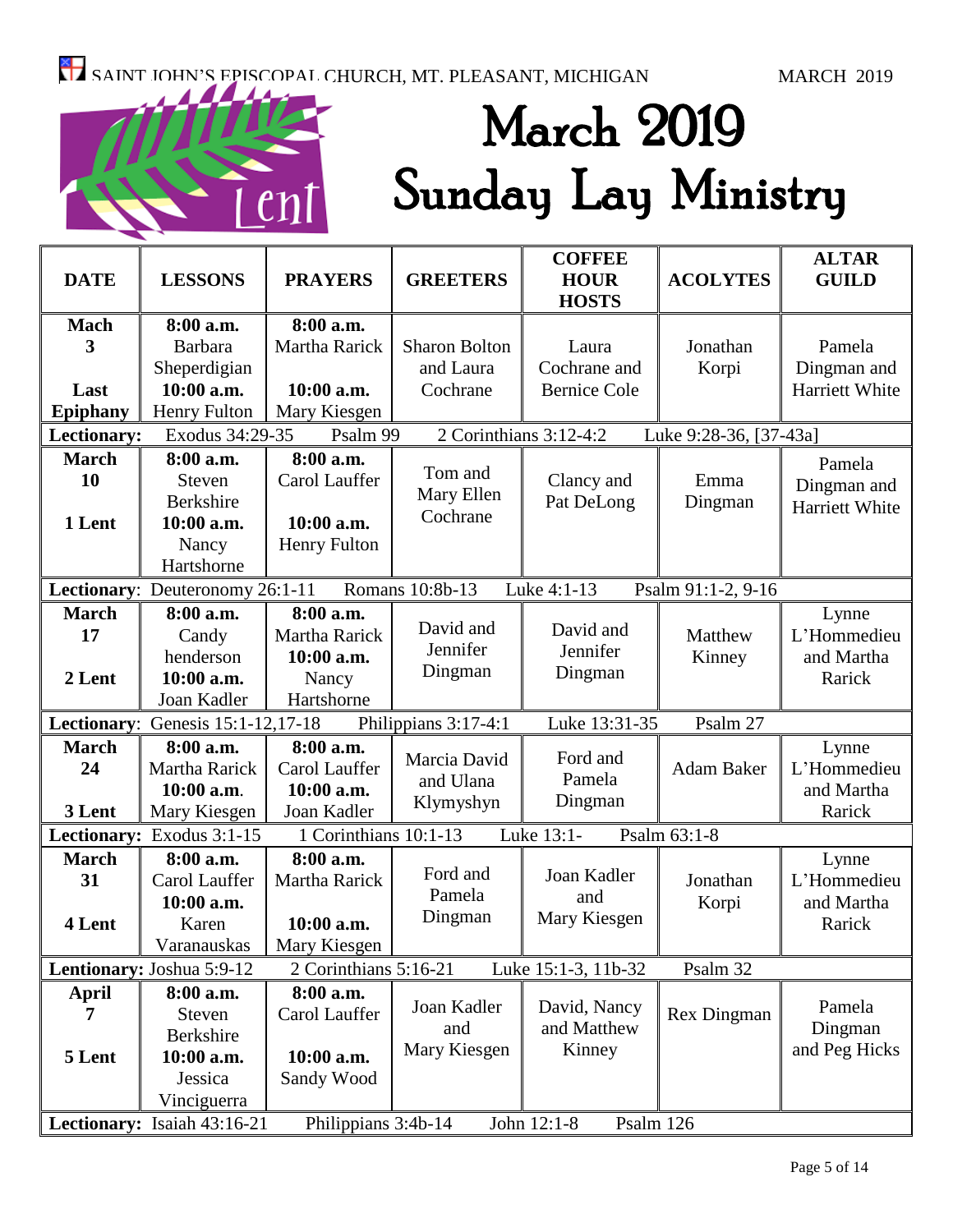

| Sunday                    | Monday               | Tuesday         |                 | Wednesday | Thursday                  |    | Friday               |                 | Saturday                |
|---------------------------|----------------------|-----------------|-----------------|-----------|---------------------------|----|----------------------|-----------------|-------------------------|
| Last Epiphan yMarch3      | 4                    |                 | 5               | 6         |                           | 7  |                      | 8               | $\overline{9}$          |
| 8 a Holy Eucharist        | 12 Noon DOK          | 10 a.m. Tai Chi |                 |           |                           |    | <b>Office Closed</b> |                 |                         |
| 9 a Sunday School         | 4 p.m.               |                 |                 |           | 10 a.m. Tai Chi           |    |                      |                 |                         |
| 10 a Choral Eucharist     |                      | 5:3-p.m. Yoga   |                 |           |                           |    |                      |                 |                         |
| 10 a Pine River           | <b>Music Meeting</b> |                 |                 |           | 5:30 p.m.                 |    |                      |                 |                         |
| 5 p. Holy Eucharist       |                      | 7 p.m.          |                 | 6:30 p.m. | Choir Rehearsal           |    |                      |                 |                         |
| Emmaus                    |                      | Compassionate   |                 | Yoga      |                           |    |                      |                 |                         |
| 5 pm Yoga                 | 5:30 a.m.EfM         | Friends         |                 |           |                           |    |                      |                 |                         |
| 10<br>1 Lent              | 11                   |                 | 12              | 13        |                           | 14 |                      | 15              | 16                      |
| 8 a Holy Eucharist        | 9:30 a.m. Staff      |                 |                 |           |                           |    | <b>Office Closed</b> |                 | 10 am St.               |
| 9 a Sunday School         | Meeting              | 10 a.m. Tai Chi |                 |           | 10 a.m. Tai Chi           |    |                      |                 | <b>Demetrious Greek</b> |
| 10 a Choral Eucharist     |                      |                 |                 |           |                           |    | 5                    |                 | Orthodox Church         |
| 10 a Pine River11:30      | 4 p.m.               | 5:30 p.m. Yoga  |                 |           | 5:30 p.m.                 |    |                      |                 |                         |
| <b>Vestry Meeting</b>     | <b>Music Meeting</b> |                 |                 | 6:30 p.m. | Choir Rehearsal           |    |                      |                 |                         |
| 5 p Evensong              |                      |                 |                 | Yoga      |                           |    |                      |                 |                         |
| 5 p. Holy Eucharist       | 5:30:p.m. EfM        |                 |                 |           |                           |    |                      |                 |                         |
| Emmaus                    |                      |                 |                 |           |                           |    |                      |                 |                         |
| 5 p.m. Yoga               |                      |                 |                 |           |                           |    |                      |                 |                         |
| $\overline{17}$<br>2 Lent | $\overline{18}$      |                 | $\overline{19}$ | 20        |                           | 21 |                      | $\overline{22}$ | 23                      |
| 8 a Holy Eucharist        | March Evangel        |                 |                 |           | 10 a.m. Tai Chi           |    | <b>Office Closed</b> |                 |                         |
| 9 a Sunday School         | Deadline             | 10 a.m. Tai Chi |                 |           |                           |    |                      |                 |                         |
| 10 a Choral Eucharist     |                      |                 |                 |           | 5:30 p.m.                 |    |                      |                 |                         |
| 5 p. Holy Eucharist       | 4 p.m.               | 5:30 p.m. Yoga  |                 |           | Choir Rehearsal           |    |                      |                 |                         |
| Emmaus                    | <b>Music Meeting</b> |                 |                 | 6:30 p.m. | y Group                   |    |                      |                 |                         |
| 5 p Yoga                  | 5:30p.m. EfM         |                 |                 | Yoga      |                           |    |                      |                 |                         |
| 24<br>3 Lent              | 25                   |                 | 26              | 27        |                           | 28 |                      | 29              | 30                      |
| 8 a Holy Eucharist        |                      |                 |                 |           |                           |    | <b>Office Closed</b> |                 |                         |
| 9 a Sunday School         | 4 p.m.               | 10 a.m. Tai Chi |                 |           | 10 a.m. Tai Chi           |    |                      |                 |                         |
| 10 a Choral Eucharist     | <b>Music Meeting</b> |                 |                 |           |                           |    |                      |                 |                         |
| 5 p. Holy Eucharist       |                      | 5:30 p.m. Yoga  |                 |           | 5:30 p.m.                 |    |                      |                 |                         |
| Emmaus                    | 5:30:p.m. EfM        |                 |                 | 6:30 p.m. | Choir Rehearsal           |    |                      |                 |                         |
| 5 p Yoga                  |                      |                 |                 | Yoga      |                           |    |                      |                 |                         |
|                           |                      |                 |                 |           |                           |    |                      |                 |                         |
| $\overline{31}$<br>4 Lent |                      |                 |                 |           |                           |    |                      |                 |                         |
| 8 a Holy Eucharist        |                      |                 |                 |           |                           |    |                      |                 |                         |
| 9 a Sunday School         |                      |                 |                 |           | <b>HEMPLE DESCRIPTION</b> |    |                      |                 |                         |
| 10 a Choral Eucharist     |                      |                 |                 |           |                           |    |                      |                 |                         |
| 5 p. Holy Eucharist       |                      |                 |                 |           |                           |    |                      |                 |                         |
| Emmaus                    |                      |                 |                 |           |                           |    |                      |                 |                         |
| 5 p Yoga                  |                      |                 |                 |           |                           |    |                      |                 |                         |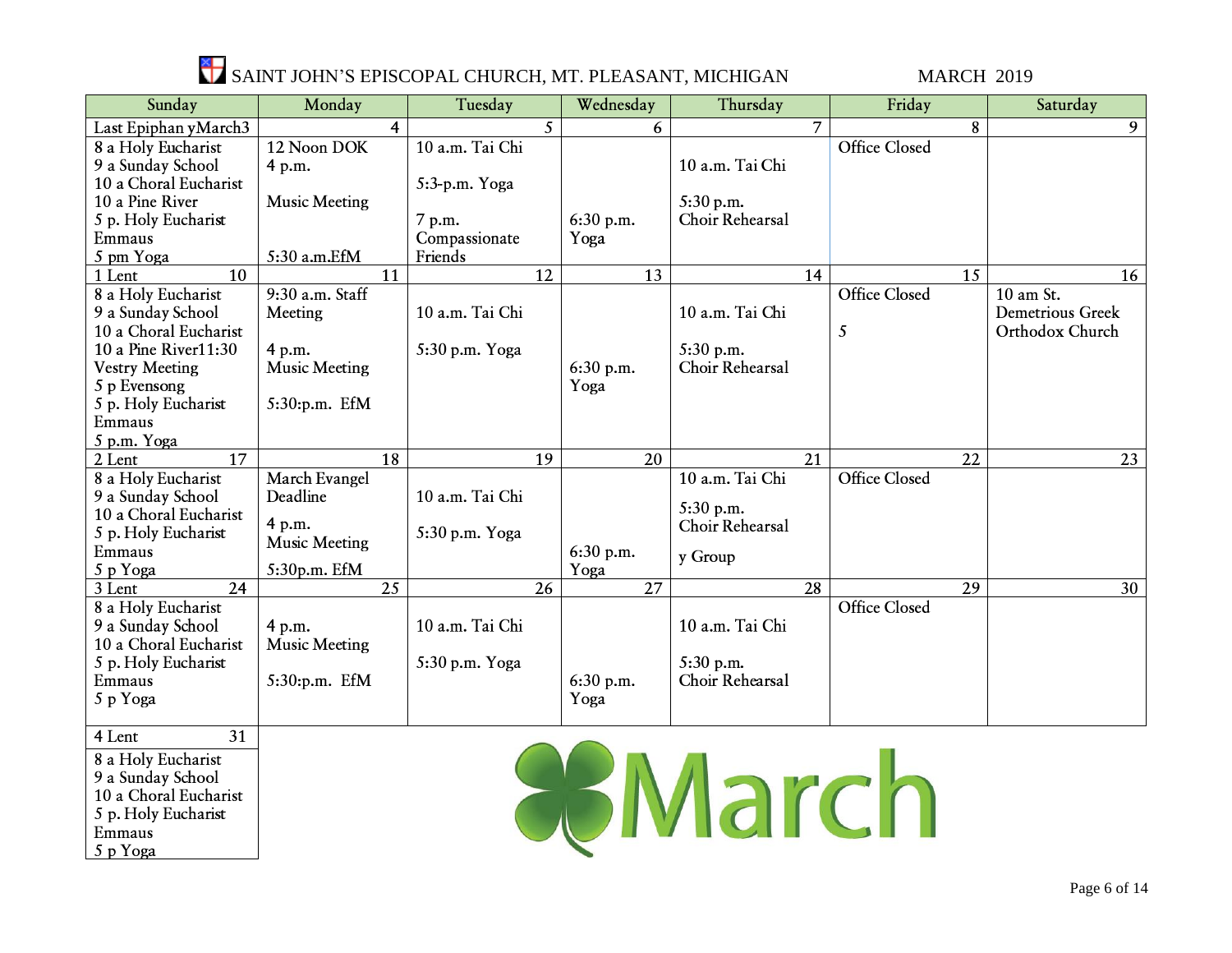SAINT JOHN'S EPISCOPAL CHURCH, MT. PLEASANT, MICHIGAN MARCH 2019

**This is our Greeter/Coffee Hour Host Schedule—If you cannot serve on the date you were given, please exchange dates with someone else on the list and call the Parish Secretary at 773-74**

**Greeters**



### **March**

- Sharon Bolton and Laura Cochrane
- Tom and Mary Ellen Cochrane
- David and Jennifer Dingman
- Marcia David and Ulana Klymyshyn
- Ford and Pamela Dingman

### **April**

- Joan Kadler and Mary Kiesgen
- David, Nancy and Matthew Kinney
- Ulana Klymyshyn and Lynne L'Hommedeu
- Rod Leslie and Marian Matyn

### **May**

- Colin, Anne and Matthew Alton
- Sharon Bolton and Marcia David
- Tom and Mary Ellen Cochrane
- David and Jennifer Dingman

**Coffee Hour Hosts**



### **March**

- Laura Cochrane and Bernice Cole
- Clancy and Pat DeLong
- David and Jennifer Dingman
- Ford and Pamela Dingman
- Joan Kadler and Mary Kiesgen

### **April**

- David, Nancy and Matthew Kinney
- Rod Leslie and Marian Matyn
- Christi Brookes, D.J. and Misha Proctor
- Harriett White and Sandy Wood

### **May**

- Ralph Baber and Karen Varanauskas
- Sharon Bolton and Elizabeth Brockman
- Colin, Anne and Matthew Alton
- Bernice Cole and Laura Cochrane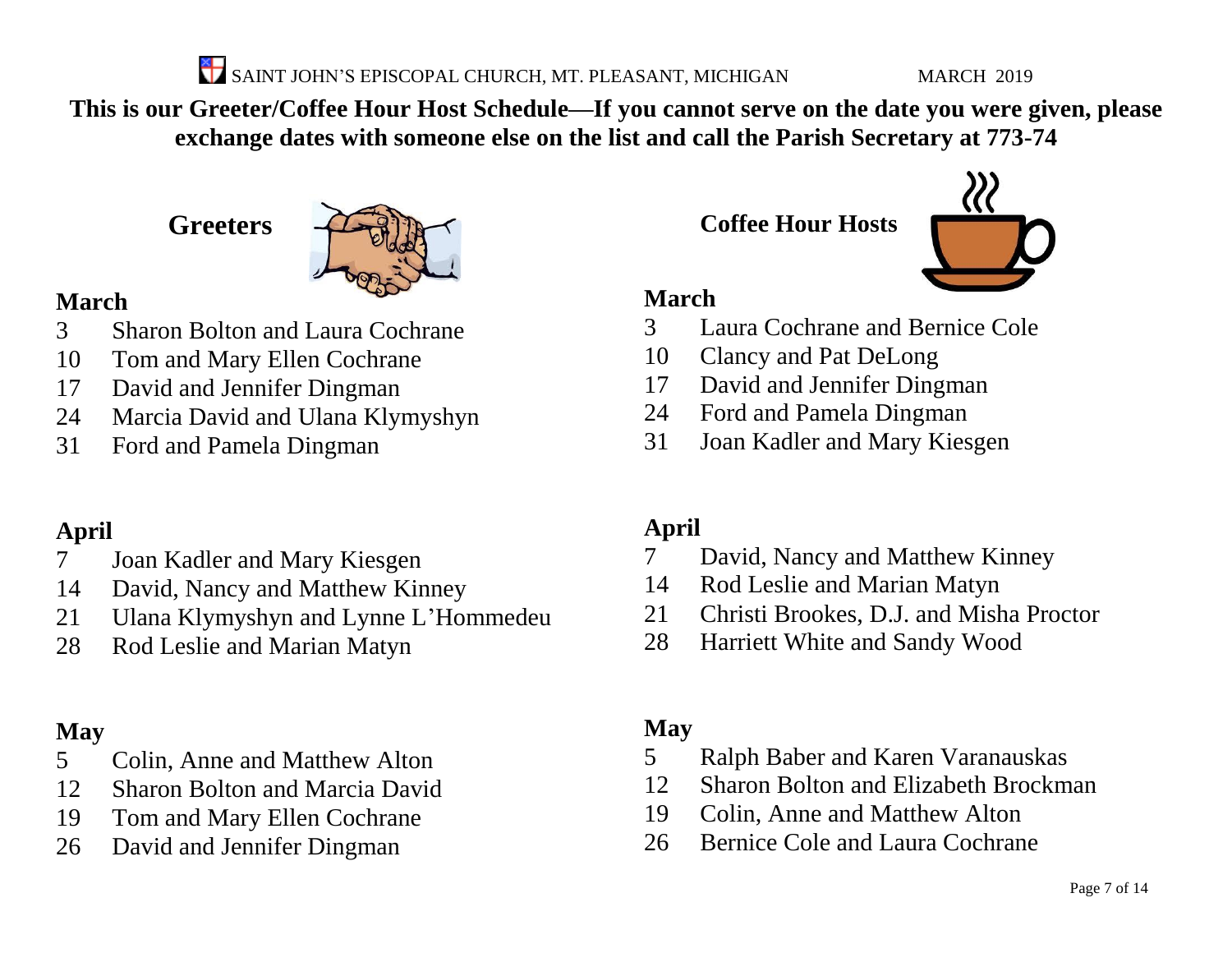#### **Minutes for St. John's Annual Meeting January 27th, 2019**

David opens by welcoming congregation, and Diane opens with a prayers. David proposes Adam be appointed as Recording Secretary for this meeting. Congregation expresses assent, Adam is appointed.

We begin by thanking Nancy and Diane for their sacramental services in this time of transition, as well as David for his administrative leadership.

David gives updates on what the Search Committee has been doing since Wayne's retirement, mainly their organizing and commissioning and how they are preparing the first step in the search process: the Parish Self-Study.

David moves us on to election of Vestry and Delegates to Diocesan Convention. David reports that the terms of Bernice Cole, Adam Baker and Eric Vinceguerra are ending as of today. Bernice is not seeking re-election as she would like to retire. DJ Proctor has offered to stand for election to take her place. Adam and Eric are both seeking re-election. Tim Hartshorne moves that Eric, Adam and DJ be elected to Vestry, Eric seconds. Congregation expresses assent without anyone opposing.

David and Lara Raisanen are nominated as Diocesan Convention delegates, Nancy Herman-Kinney and Jen Dingman are nominated to be alternates. Tim moves that the nominees be accepted by acclimation, Eric seconds. Congregation approves.

David directs us to the meeting minutes for the 2018 annual meeting and asks if there are any changes anyone wants to change. Lara moves we approve 2018 minutes, Eric seconds. Congregation approves. David turns to Clancy for the financial report. Clancy presents the financial report and 2019 budget. There is a budget surplus from the lack of a rector which could be used to replace the roof. Chase asks if we will be using any funds to update the software on the parish computer. Lara wonders if which software we have might affect transitioning to a new rector, because a new rector may have a different preference for software. David reminds us that a new rector would need to work with the vestry for any changes. Eric moves we treasurer's report, Tim seconds. Congregation approves.

David reports that our by-laws state that the annual meeting must be held within the first 3 weeks of January. David calls for the next meeting be held January 19th, 2020.

Diane closes with a prayer and blessing.

Minutes for Vestry Meeting January 27, 2019.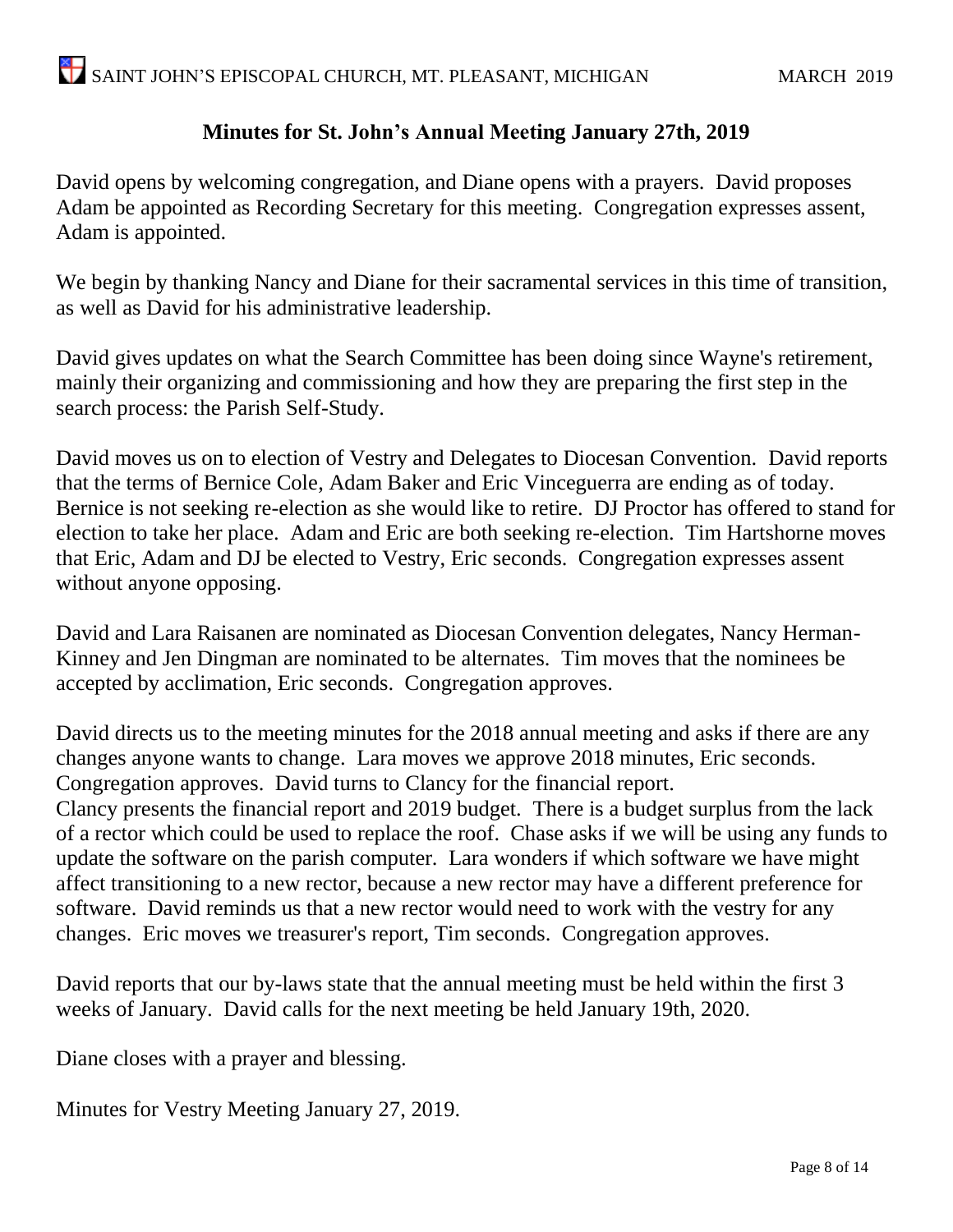Present are Adam Baker (clerk), Clancy DeLong, Nancy Herman-Kinney, Marcia David, Tom Cochrane, Ulana Klymyshyn, DJ Proctor, Harriett White, David Shirley.

Tom moves that David be re-elected as Senior Warden, Nancy be re-elected as Junior Warden, and Adam be re-elected as Clerk. Ella seconds, Vestry approves. Vestry adjourns.

Faithfullysubmitted, Adam Baker, Vestry Clerk

#### **VestVestry minutes for February 10, 2019**.

Present were Adam Baker (clerk), DJ Proctor, David Shirley, Ulana Klymyshyn, Ella Jo Regan, Tom Cochrane, Eric Vinceguerra, Clancy DeLong, Marcia David.

Ulana opened with a prayer. David and Vestry welcomed DJ. Vestry approved minutes from January meeting.

Adam reported that Search Committee has created subcommittees to begin the self-study for parish and community. All activities are in the early stages, with more updates to come.

Ella Jo moved Vestry accepts extending Diane and Nancy's letters of agreement, now dated up to April 30th (last day of April). Marcia seconded, Vestry approved.

David asked Vestry members if they had taken either of the "safeguarding God's people" or "safeguarding God's children" training.

David reported that Liz Brockman proposed that local churches do a "loose change Sunday" to raise money to help Max and Emily's to continue serving dinner on Sundays. David tentatively suggested the second or third week of March. Ulana moved that St. John's holds a "loose change Sunday" the third Sunday in March to support Max and Emily's to continue serving dinner on Sundays, and that we repeat it quarterly. Eric seconded. Vestry approved.

David suggested postponing the software update discussion until next meeting, Clancy did not object.

David reported that Saturday March 2nd is the Bishop's regional Workshop in Grand Rapids. It runs from 10-3 that day and lunch is provided. If you are interested, please tell David soon so he can register people.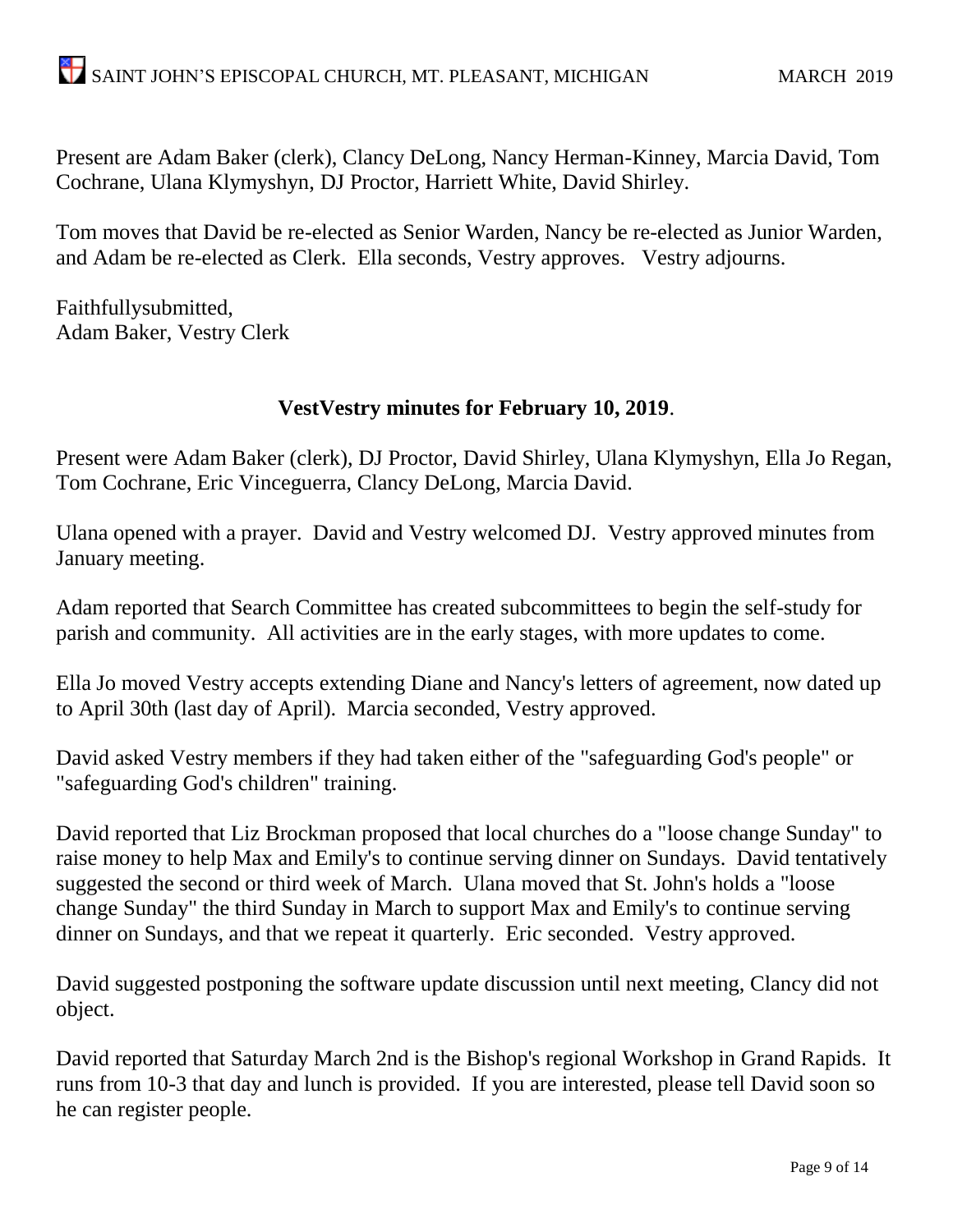Clancy completed the financial report. We should be at 8.3% of our budget, we are at 7.9% which is not a big deal. Clancy indicated that the finance committee is looking for suggestions and direction from the Vestry into retiring the mortgage debt. No suggestions or action was taken. The final tally for the Arty Party was \$4,223.34. Tom suggested that the money from the Arty Party go in it's own line item in the budget to remind us what it was intended for.

David reported that next Vestry meeting will be Sunday March 10th at 11:45. Adam moved Vestry adjourn, Ella Jo seconded. Vestry adjourned.

Faithfully submitted, Adam Baker

#### **Parish House Silverware**

It has come to our attention that the church's silverware has become very limited. Originally there were four boxes each filled with extra spoons, knives, dinner forks and salad forks. There are still some extra knives in one of the boxes but the other boxes are empty. If anyone has any idea where these may have been stored or if they were borrowed please let the church office know or Nancy Kinney, Marcia David or Pamela Dingman.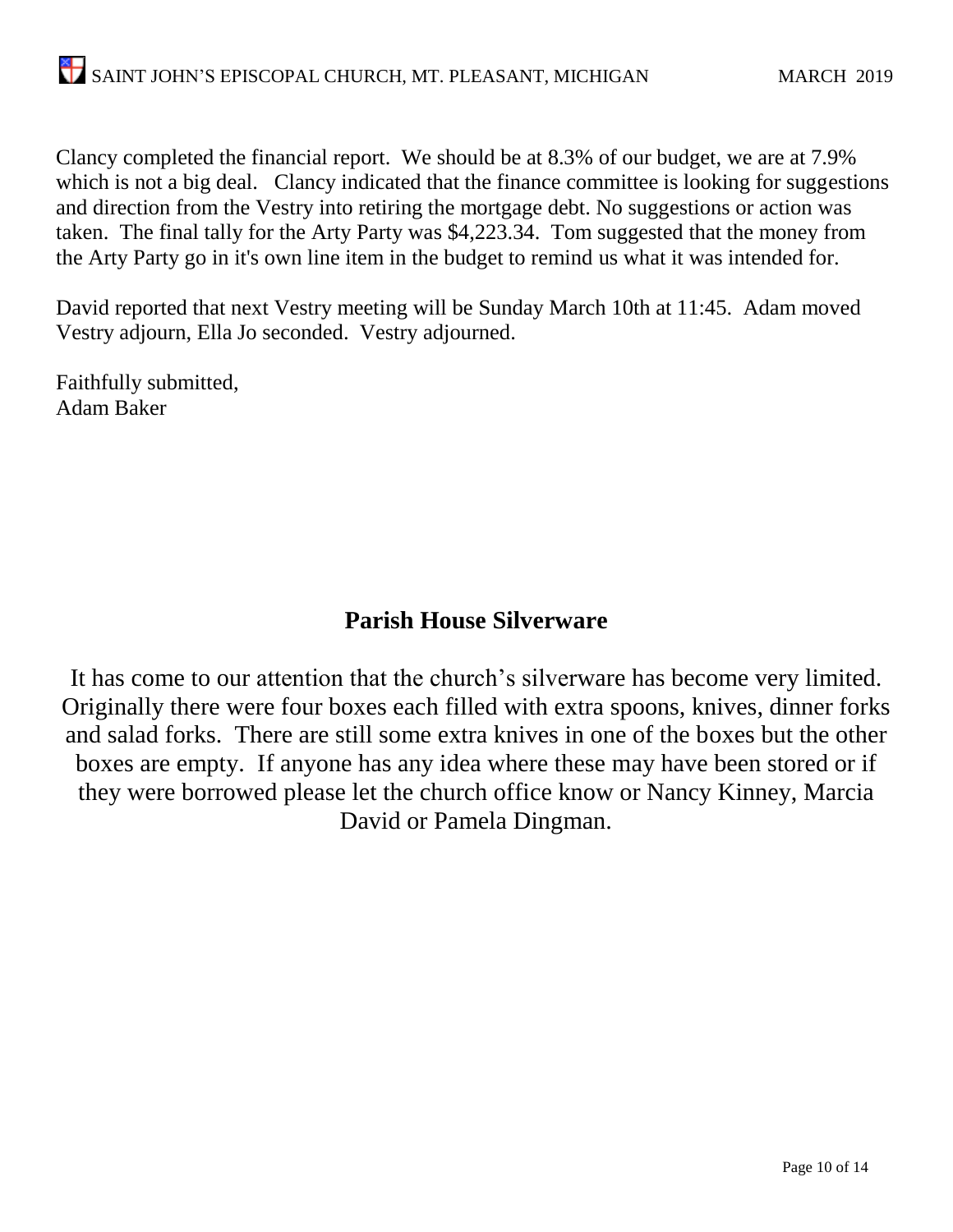#### **January 2019 Financial Report**

Below is a summary of operating fund activity through the end of January (8.33%).

Unrestricted operating fund receipts.............................. \$ 14,586.61 (7.95% of budget) Unrestricted operating fund expenditures......................... 14,712.99 (8.02% of budget)

#### **Operating fund receipts over (under) expenditures .....\$ (126.38)**

Income and expenses are as anticipated through January. The finance committee will be meeting in February to initiate plans to reduce the mortgage. If you have suggestions, please share them with a vestry member.

As always, please make sure that your pledges and Capital Fund gifts are up to date.

#### **Cash balances on January 31, 2019 are as follows:**

#### **Capital Campaign funds balance on January 1, 2019 . 16,235.68 Capital Campaign funds balance on January 31, 201914,178.99**

#### **Capital Fund Activity For January:**

| Capital Fund Receipts 2,616.25 |  |
|--------------------------------|--|
|                                |  |
|                                |  |
|                                |  |
|                                |  |

 **Net Activity ....................................... (2,056.69)**

#### **BUILDING PROJECT**

 Total Capitalized Expenses....................442,345.71 Non-Capitalized Expenses (Bank Fees/Interest)19,670.46

 **Subtotal.............................................462,016.17**

Anticipated Expenses:

#### **TOTAL PROJECT COST .......................475,910.92**

Clancy DeLong, Treasurer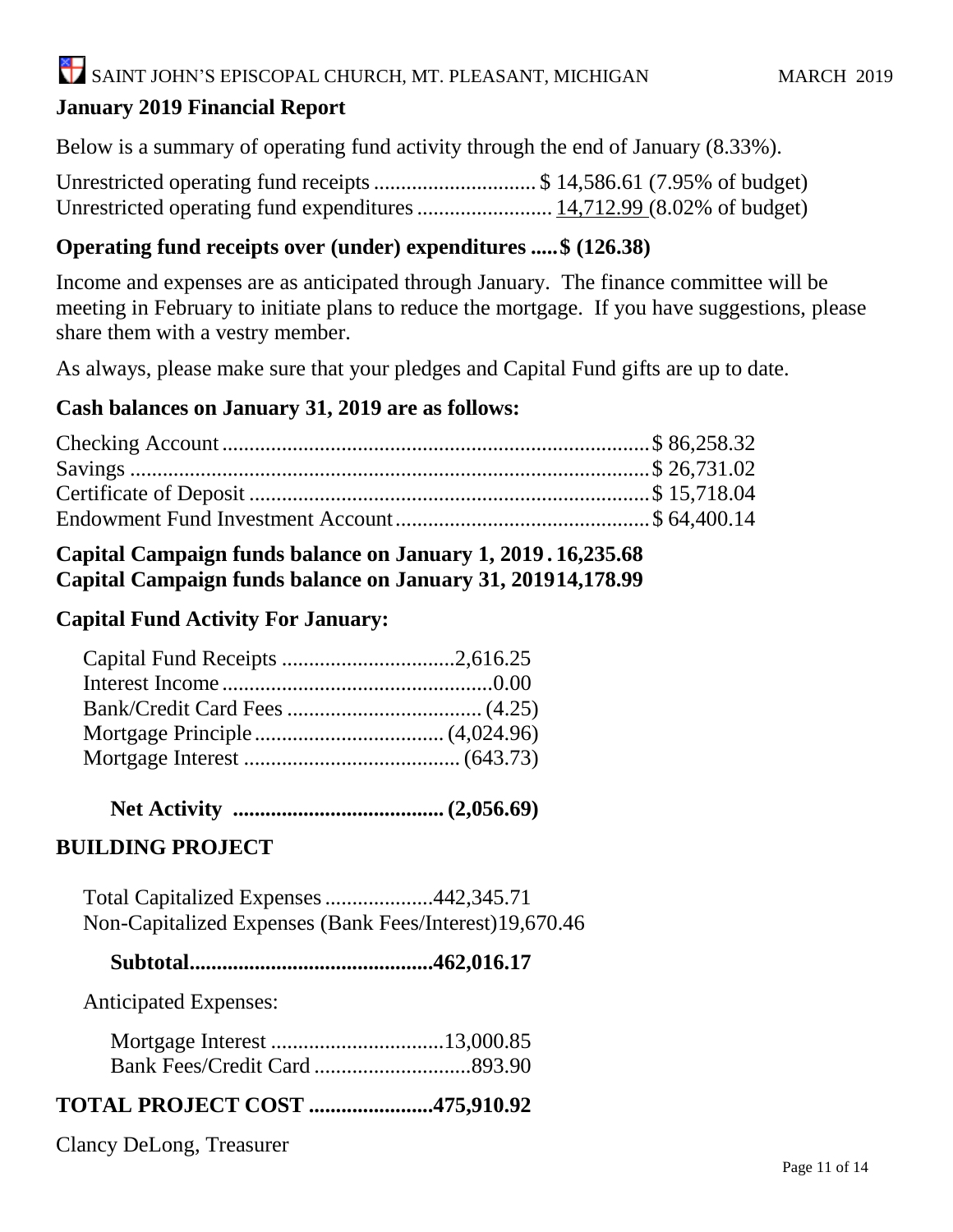SAINT JOHN'S EPISCOPAL CHURCH, MT. PLEASANT, MICHIGAN MARCH 2019 **ANGLICAN WORTHIES**

340. Arnold, Matthew (1822-1888) February 2019 Poet & essayist (pt. iv)

Arnold's last volume of poetry, *New Poems*, came out in 1867. It is a splendid collection, somewhat plain in style, more like the ancient Greek poetry he lectured on at Oxford. The tone has not changed, however; the pieces contain a melancholy grandeur. "Early Death and Fame" praise early death because that avoids disenchantment. "Growing Old" tells us that

> It is to spend long days And not once feel that we were even young; It is to add, immured In the hot prison of the present, month To month with weary pain.

Arnold is the author of one of three of the great elegies in honor of a deceased poet, the others being Milton's "Lycidis," in memory of Edward King and Shelley's "Adonais," in memory of Keats. Arnold's "Thyrsis," cast in the neo-classical convention of a deceased shepherd, was in memory of his great friend of Oxford years, Arthur Hugh \*Clough (1819-1861). Like "The Scholar Gypsy" it is a dirge that remembers when men spent at Oxford, where Arnold continued to feel "grounded" (not Rugby), the place that Clough had vacated, so to speak, and made other life-choices that did not seem to work out. The poem tried to bring Clough back while admitting that the landscape they loved to walk through is no longer there, except the Fyfield elm. "Then thou art gone, and me thou leavest here." It is a long poem, in the demanding Spenserian stanza.

> Yes, thou art gone! And round me too the night In ever-nearing circle weaves her shade. I see her veil draw soft across the day, I feel her slowly chilling breath invade The cheek grown thin, the brown hair sprent with grey; I feel her finger light Laid peacefully upon life's headlong train; The foot less prompt to meet the morning dew, The heart less bounding at emotion new, And hope, once crushed, less quick to spring again.

"Rugby Chapel is a lengthy poem in memory of his father. Arnold refers to his father as the famous headmaster of Rugby, not as priest or historian.

> Yes! I believe that there lived Others like thee in the past Not like the men of the crowd Who all round me today Bluster or cringe, and make life Hideous, and arid, and vile; But souls tempered with fire, Fervent, heroic, and good, Helpers and friends of mankind.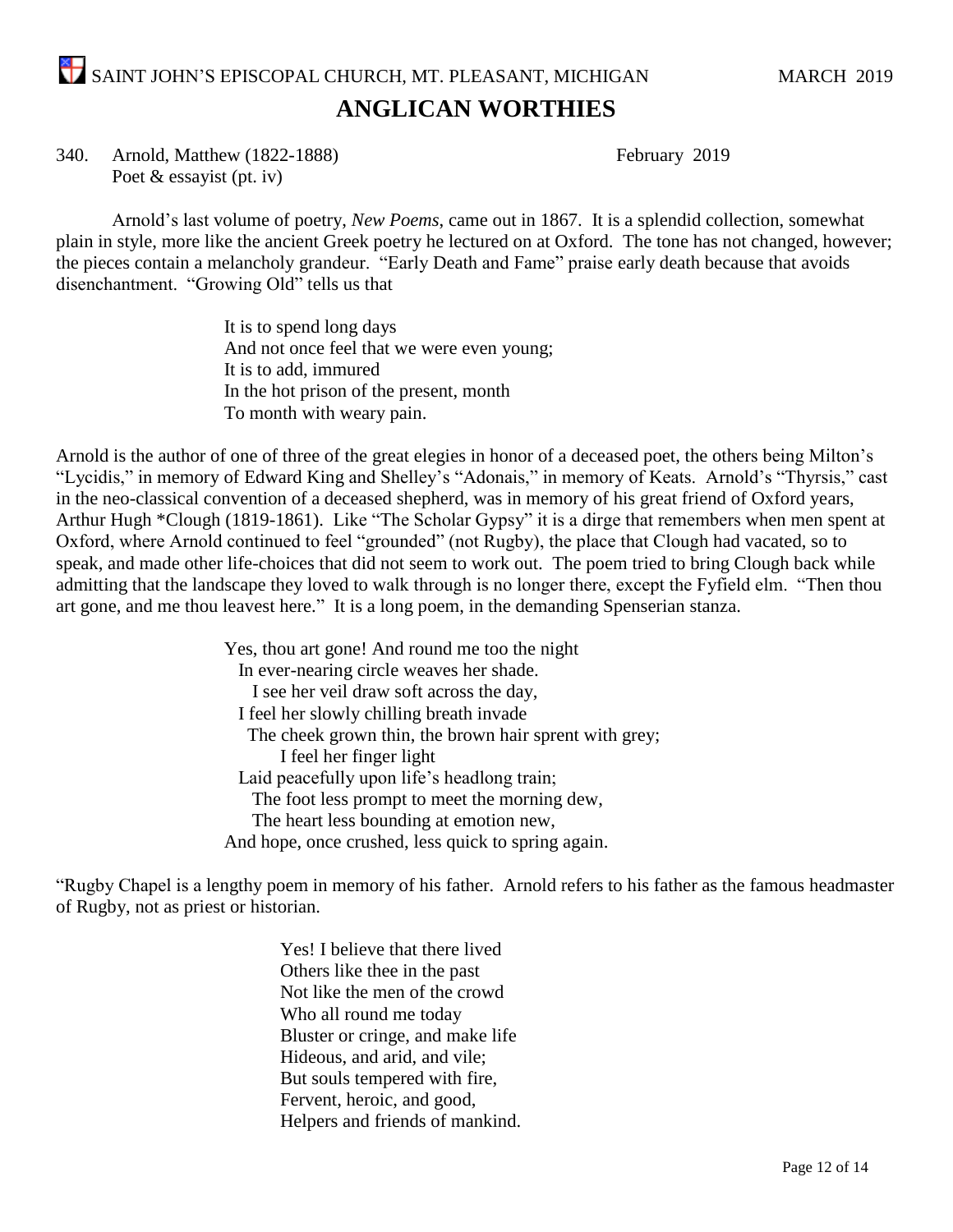# SAINT JOHN'S EPISCOPAL CHURCH, MT. PLEASANT, MICHIGAN MARCH 2019

Arnold's "Dover Beach" is in my view the outstanding poem of the Victorian period, greater than Tennyson's "Ulysses." But Arnold had come to realize that as long as he was working for the Education Department, he could not continue to write poetry. The writing of poetry, he said, "demands not merely an effort and a labor, but an actual tearing oneself to pieces." His life had become prophecy; like Carlyle, who died in 1881, Arnold's life became the prose of prophecy. And in this regard he ceased to write about himself and connected more with what he saw in the lives of others.

"Dover Beach"

The sea is calm tonight. The tide is full, the moon lies fair Upon the straights;--on the French coast the light Gleams and is gone; the clifts of England stand, Glimmering and vast, out in the tranquil; bay Come to the window, sweet is the night air!

Only, from the long line of spray Where the sea meets the moon-blanched land, Listen! You hear the grating road Of the pebbles when the waves draw back, and fling At their return, up the high strand, Begin, and cease, and then again begin, With tremulous cadence slow, and bring The eternal note of sadness in.

Sophocles long ago Hear it on the AEgaean, and it brought Into his mind the turbid ebb and flow Of human misery; we Find also in the sound a thought, Hearing it by this distant northern sea.

The Sea of Faith Was once, too, at the full, and round earth's shore Lay like the folds of a bright girdle furled. But now I only hear Its melancholy, long, withdrawing roar, Retreating, to the breath Of the night-wind, down the vast edges drear And naked shingles of the world.

Ah, love, let us be true To one another! For the world, which seems To lie before us like a land of dreams, So various, so beautiful, so new, Hath really neither joy, nor love, nor light, Nor certitude, nor peace, nor help for pain, And we are here as on a darkling plain Swept with confused alarms of str6uggle and flight, Where ignorant armies clash by night. (c. 1851)